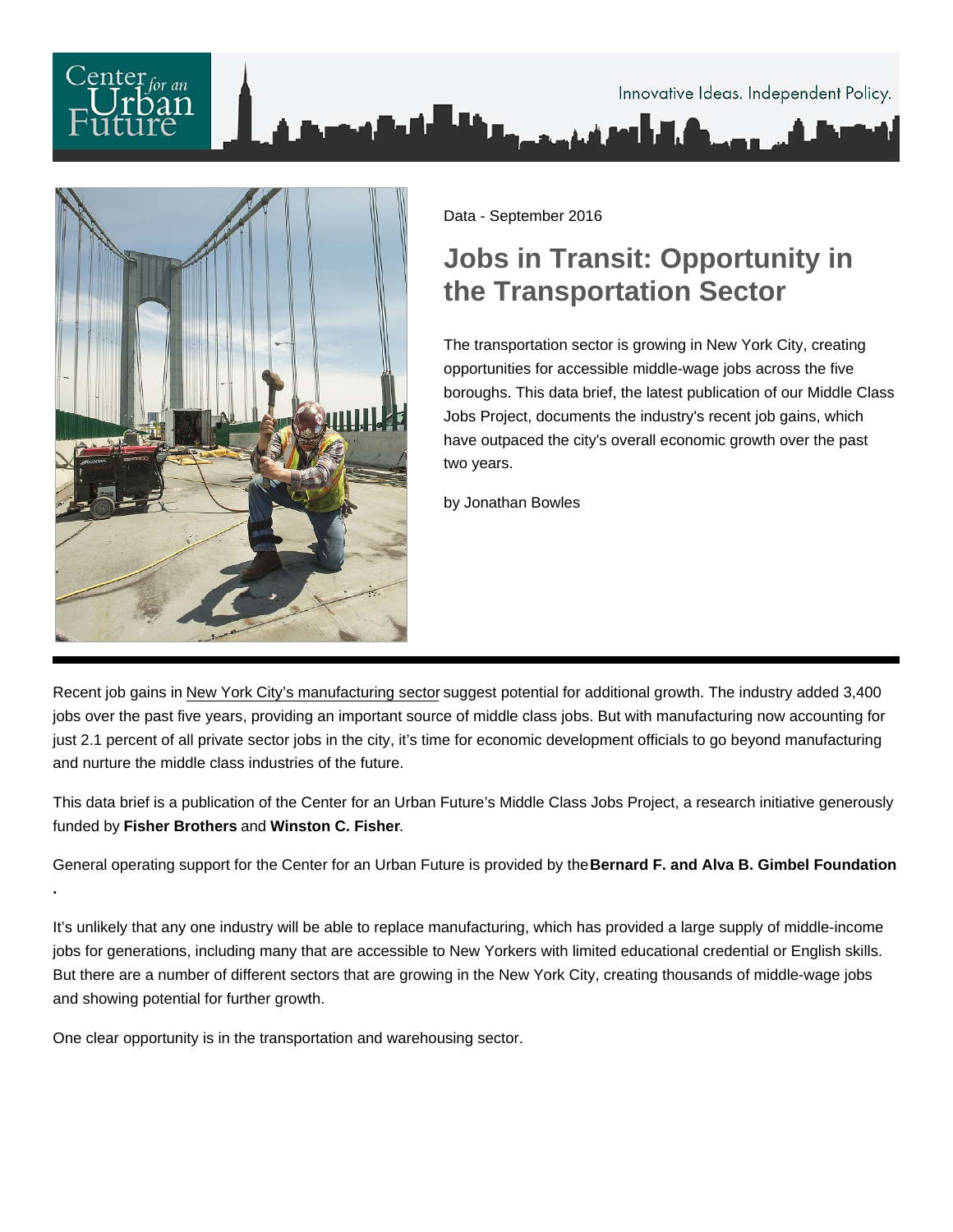This data brief, the latest publication of the Center for an Urban Future's Middle Class Jobs project—a research initiative generously funded by Fisher Brothers and Winston C. Fisher— documents recent employment and wage trends in the transportation and warehousing sector. Our major findings include:

- New Yorkers working in the city's transportation and warehousing sector earn an average of \$53,417 a year, in line with wages in the manufacturing sector (\$56,479) and significantly more than annual salaries in fast-growing fields such as home healthcare (\$25,754), restaurants (\$25,462), and grocery stores (\$23,039).
- In 2015, the transportation and warehousing sector employed 112,864 people across the five boroughs, 46 percent more than the city's manufacturing sector (which employed 77,213).
- The sector has been growing. Over the past two years, the transportation and warehousing sector added jobs at a rate faster than the city's overall economic growth. Between 2013 and 2015, the transportation and warehousing sector grew by 8.9 percent, an increase of 9,187 jobs (from 103,677 in 2013 to 112,864 in 2015). In contrast, the number of private sector jobs citywide increased by just 7.2 percent.
- Over the past five years, from 2010 to 2015, employment in the city's transportation and warehousing sector increased by 12.4 percent, from 100,405 jobs in 2010 to 112,864 in 2015. This is higher than the rate of growth in both manufacturing (1.3 percent) and in the finance and insurance sector (6.1 percent). But it is slightly lower than the rate of private sector job growth citywide, which increased by 16.5 percent from 2010 to 2015.
- Between 2010 and 2015, all transportation subsectors experienced a net gain in jobs, with five of them growing by at least 10 percent:

| • Support Activities for Transportation | +3,399 jobs (23.4 percent)  |
|-----------------------------------------|-----------------------------|
| • Air Transportation                    | +3,127 jobs (11.8 percent)  |
| • Transit & Ground Transportation       | $+1,943$ jobs (6.8 percent) |
| • Truck Transportation                  | +1,857 jobs (21.6 percent)  |
| • Scenic & Sightseeing Transportation   | +998 jobs (70.9 percent)    |
| • Couriers & Messengers                 | +995 jobs (6.5 percent)     |
| • Water Transportation                  | $+210$ jobs (12.6 percent)  |

- While every transportation subsector has been adding jobs, the warehousing sector has experienced declining employment in recent years. Between 2010 and 2015, the warehousing and storage industry had a net loss of 96 jobs (-2.5 percent).
- Five transportation subsectors now employ at least 10,000 people in the five boroughs. The following transportation and warehousing subsectors have the most jobs:
- Transit & Ground Transportation 30,497
- Air Transportation 29,574
- Support Activities for Transportation 17,923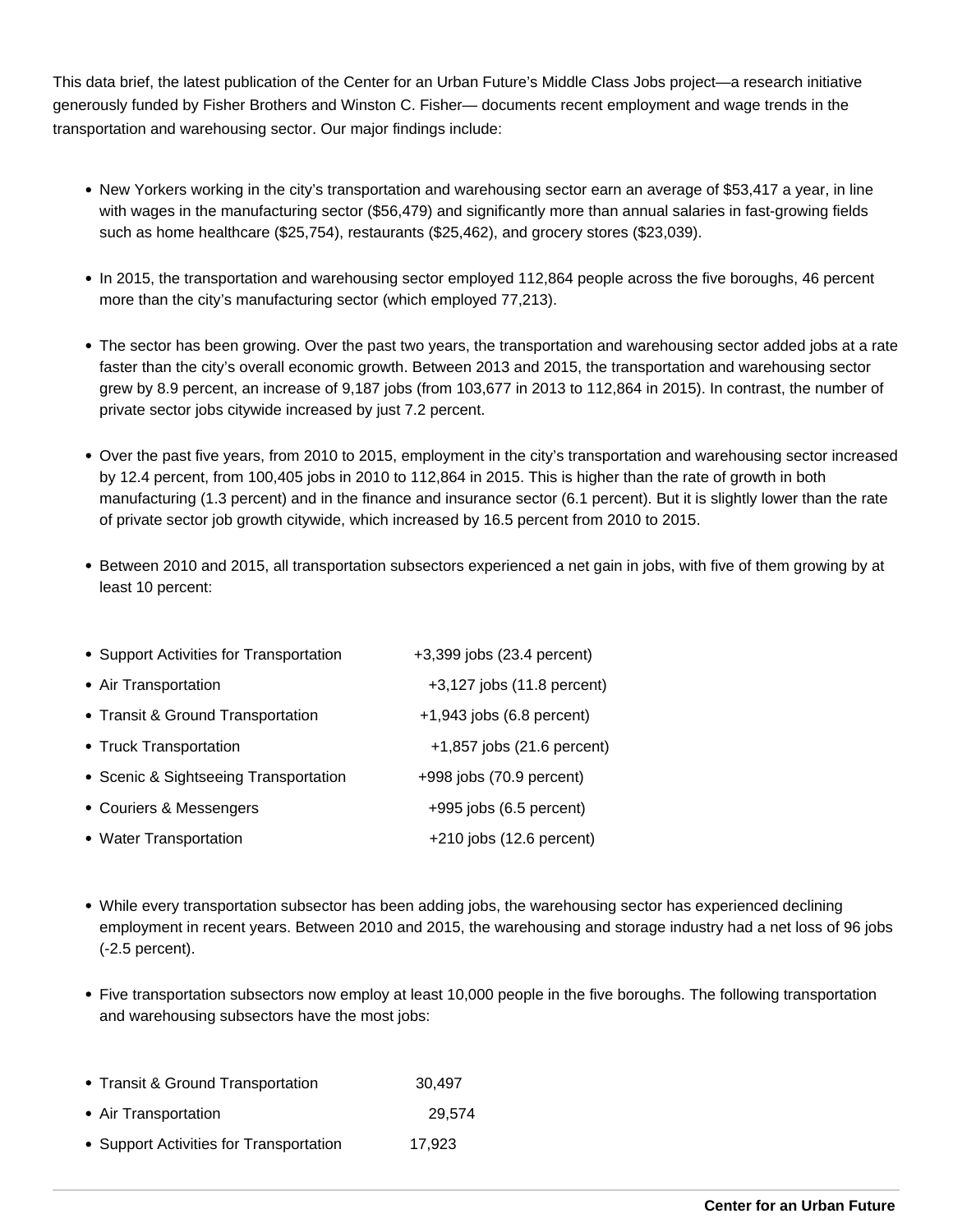| • Couriers & Messengers               | 16,400 |
|---------------------------------------|--------|
| • Truck Transportation                | 10,451 |
| • Warehousing & Storage               | 3,679  |
| • Scenic & Sightseeing Transportation | 2,406  |
| • Water Transportation                | 1.881  |

- Queens is home to 57 percent of all transportation and warehousing jobs in the city—64,649 out of 112,864. Brooklyn has the second largest concentration (19,361 jobs), followed by Manhattan (15,973), the Bronx (7,663), and Staten Island (5,218).
- Between 2010 and 2015, the Bronx had the largest percentage increase in transportation and warehousing jobs, with a 22.2 percent gain. Queens was second (15.1 percent increase) followed by Staten Island (12.5 percent), Manhattan (6.8 percent), and Brooklyn (5.5 percent).
- Of all the subsectors, the water transportation industry has the highest annual wages (\$103,967) and the scenic and sightseeing transportation industry has the lowest (\$35,039). The following is a breakdown of average annual wages for all transportation and warehousing sectors in 2015:

| • Water Transportation                      | \$103,967 |
|---------------------------------------------|-----------|
| • Air Transportation                        | \$75,313  |
| • Support Activities for Transportation     | \$51,151  |
| • Truck Transportation                      | \$45,000  |
| • Couriers & Messengers                     | \$44,476  |
| • Warehousing & Storage                     | \$43,488  |
| • Transit & Ground Passenger Transportation | \$40,683  |
| • Scenic & Sightseeing Transportation       | \$35,039  |

From 2010 to 2015, the transportation and warehousing sector grew faster in New York City (12.4 percent) than in the rest of the state (9.6 percent). In 2015, New York City accounted for 47.3 percent of all employment statewide in the transportation and warehousing sector.

*Source: NYS Department of Labor, Quarterly Census of Employment and Wages (QCEW). Employment figures are annual totals. In this analysis, we used annual employment data for 2015 because that was the most recent year for which data was available.*

| Transportation and warehousing Employment, 2010–2015 |        |        |        |        |        |        |
|------------------------------------------------------|--------|--------|--------|--------|--------|--------|
| <b>Sector</b>                                        | 2010   | 2011   | 2012   | 2013   | 2014   | 2015   |
| Transportation and Warehousing                       | 100405 | 102743 | 103813 | 103677 | 107031 | 112864 |
| Air Transportation                                   | 26447  | 28069  | 28369  | 27777  | 27792  | 29574  |
| <b>Water Transportation</b>                          | 1671   | 1632   | 1655   | 1741   | 1786   | 1881   |
| <b>Truck Transportation</b>                          | 8594   | 9036   | 9559   | 9991   | 10264  | 10451  |
| Transit and Ground Passenger Transportation          | 28554  | 28672  | 28148  | 27822  | 30472  | 30497  |
| Scenic and Sightseeing Transportation                | 1408   | 1529   | 1646   | 1842   | 2052   | 2406   |

## **Transportation and Warehousing Employment, 2010–2015**